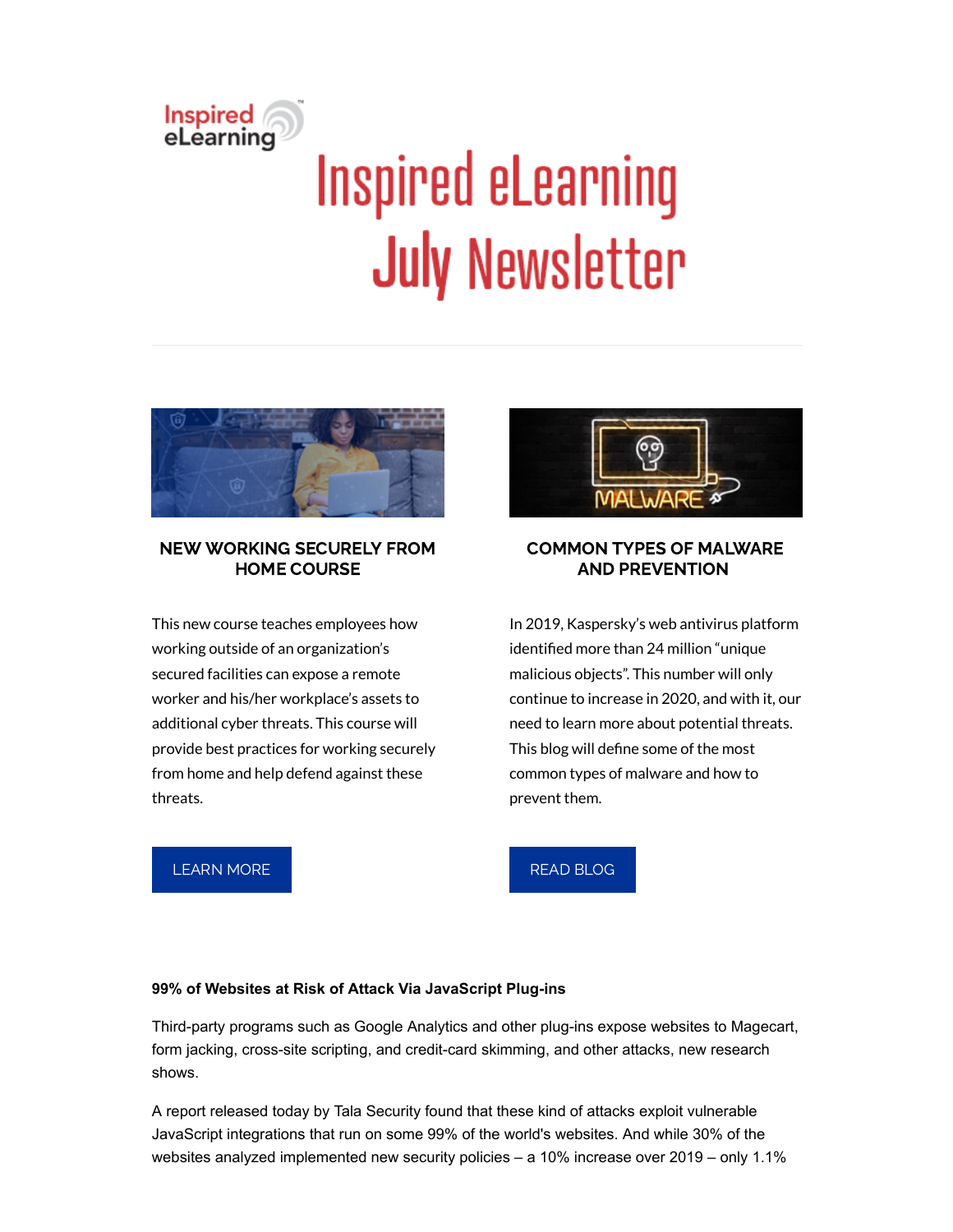of websites were found to have effective security in place, an 11% decline from 2019.

"This indicates that while deployment volume went up, effectiveness declined steeply," says Aanand Krishnan, founder and CEO of Tala Security. "The attackers have the upper hand largely because we are not playing effective defense."



Krishnan adds that without effective policy controls, every piece of code running on most websites can modify, steal, or leak information via client-side attacks executed by JavaScript. These attacks are powerful for hackers because once they attack a third-party tool, they can exploit it on any other website where that tool gets deployed.

"In many cases, this data leakage takes place via whitelisted, legitimate applications, without the website owner's knowledge," Krishnan says. "Our report found that data risk is everywhere and effective controls are rarely applied. But just like the security business fixed network security issues with SSL and TLS, we'll do the same with these third-party integrations by deploying better security controls and working with the industry to develop standards-based solutions."

The report, which tracked the security posture of the Alexa top 1,000 websites, found that the average website includes content from 32 different third-party JavaScript programs, up slightly from 2019.

Of great concern: despite increasing numbers of high-profile breaches, the forms used to complete orders on 92% of websites expose data to an average of 17 domains.

"So this means that data doesn't just get exposed on the main website, the shipper's site, or at the payment clearing house, an average of 15 other domains are exposed, which dramatically exposes risk," says Mark Bermingham, vice president of marketing at Tala. "We've seen cases where the hackers have changed code and even taken down entire websites."

The nature of the threat underscores that third-party JavaScript vendors are open to attack, he says, and these same third-party vendors have been very aggressive collecting user data something that should concern major e-commerce companies because they are now subject to the General Data Protection Regulation (GDPR) and the California Consumer Privacy Act (CCPA) and could get hit with a hefty fine.

Hank Schless, senior manager of security solutions at Lookout, notes that the data shows that opening a company's platforms to third parties introduces more risk, especially in terms of exposure to GDPR and CCPA.

"With privacy being the main focus these days, security teams need to properly evaluate the security posture of any third-party integrator before giving them access to customer data," Schless says. "On the flip side, integrators understand that they need proper security controls in place if they want to succeed in such a climate."

Thomas Hatch, co-founder and CTO of SaltStack, says he's concerned about the reported declines in effective security management. "When we see declines of this nature, it highlights that there are fundamental issues with how cybersecurity is being managed today," Hatch says. "These types of attacks and vulnerabilities are not new, yet they are more present than ever. If we want to overcome these issues we need to rethink how we deploy our applications, rethink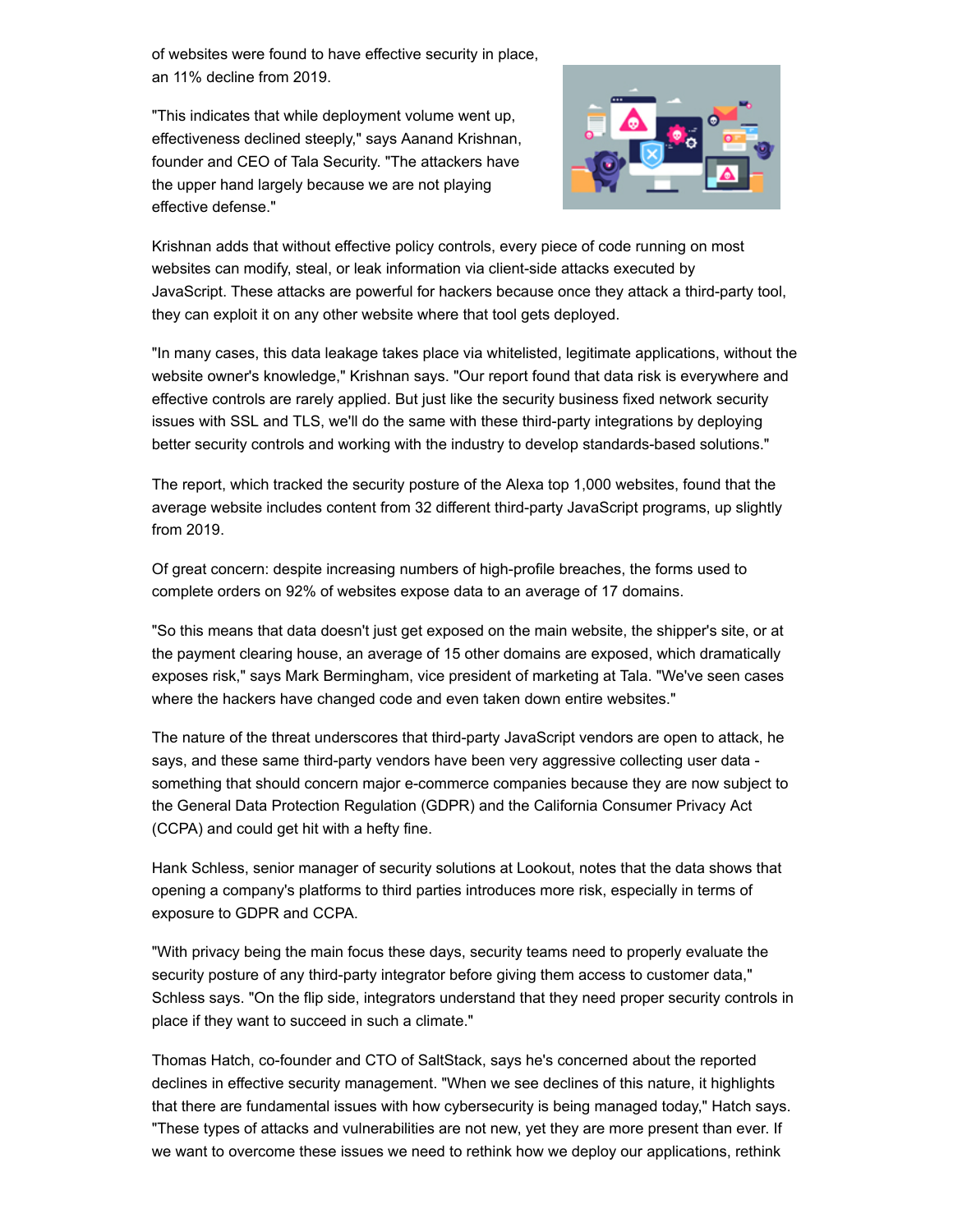how we secure our applications, and rethink how we manage, contribute to, and support the vast array of open source projects that the modern Web is built on top of."

This article was originally posted by Dark Reading. Read the full article **[here](https://www.darkreading.com/attacks-breaches/99--of-websites-at-risk-of-attack-via-javascript-plug-ins/d/d-id/1338344?_mc=rss_x_drr_edt_aud_dr_x_x-rss-simple)**.

### **Coronavirus scams: How to protect yourself from identity theft during COVID-19**

The ongoing spread of the coronavirus continues to create new crops of hackers, targeting people who are working from home, still awaiting stimulus or benefit checks, or just trying to stay healthy at home or on a socially distanced vacation. Scammers are even pretending to be government officials, so it's important to be on guard against online misinformation in your inbox and in your text messages.

A March release from the FBI's Internet Crime Complaint Center offers some solid advice on what to watch out for.



"Scammers are leveraging the COVID-19 pandemic to steal your money, your personal information, or both. Don't let them," the FBI said. "Protect yourself and do your research before clicking on links purporting to provide information on the virus; donating to a charity online or through social media; contributing to a crowdfunding campaign; purchasing products online; or giving up your personal information in order to receive money or other benefits."

An April report from Next Caller found that about 32% of 1,000 surveyed Americans believe they had already been targeted by fraud or scams related to COVID-19. Next Caller also found that fraud concern is increasingly on consumers' minds, with 52% of Americans saying they're more worried about being victimized by fraud than normal. 44% of respondents said they've noticed an increase in phone calls and texts from unknown numbers, and emails from unknown sources.

Meanwhile, researchers at Trustwave found that ransomware attacks amounted to 18% of overall breach incidents observed in 2019, up from 4% in 2018. Researchers also found the amount of malware in traditional spam email declined to 0.2% from 6% the previous year, as attackers look for more effective infection vehicles. The biggest rise was in social engineering attacks, like phishing. In 2018, Trustwave analysts found 33% of all data breach incidents were the result of phishing or social engineering attacks. In 2019, that number rose to half.

#### **Here phishy, phishy**

Unsolicited emails that prompt you to click on an attachment should always raise a red flag when you're checking your inbox. But these classic email phishing scams still lure unsuspecting people into downloading malicious items and giving up their login information every day.

When news first broke back in March that the government would issue payments of up to \$1,200 in coronavirus relief to US taxpayers, the FBI issued a warning to be on alert for attackers masquerading as the agency and asking for personal information supposedly in order to receive your check. "While talk of economic stimulus checks has been in the news cycle, government agencies are not sending unsolicited emails seeking your private information in order to send you money," the Bureau said.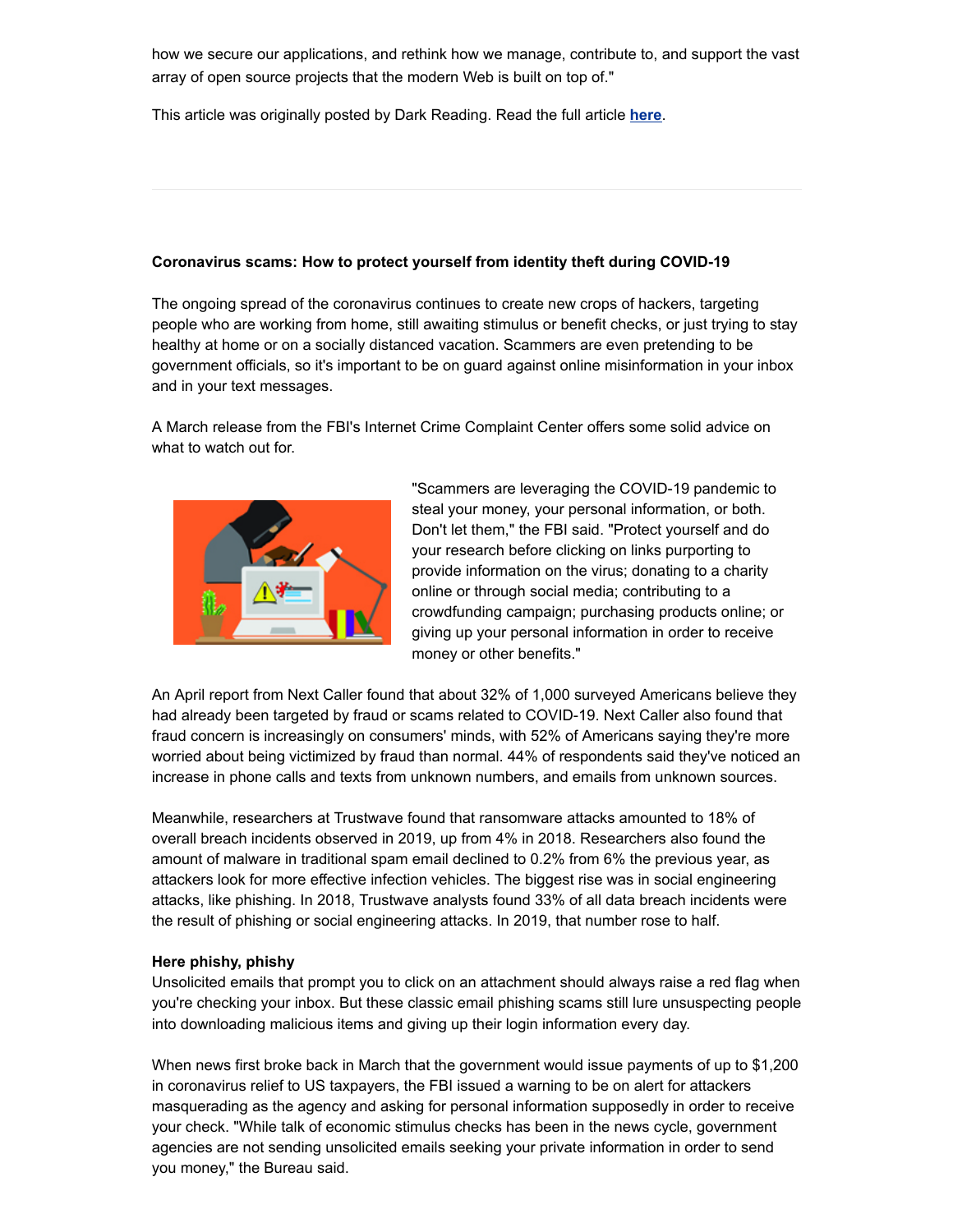As the nation waits to see if Congress will approve a second stimulus payment this month, the US Federal Trade Commission warned consumers about scammers pretending to be government officials in order to get victims' bank account information. If people share that information, the scammers claim in an email, they'll get money from a COVID-19 "Global Empowerment Fund."

Calling it a scam, the FTC warned that there's no money or fund. The agency urged recipients not to respond to messages like these, and to instead report them to the FTC at ftc.gov/complaint.

Among other steps to create a safer inbox, the US Cybersecurity and Infrastructure Security Agency recommends turning off your email client's option to automatically download attachments. Not all email clients offer this and each client is different, but some do. Because social engineering attacks -- scams designed to persuade you to hand over your sensitive information by targeting specific information about you -- have become increasingly common in times of crisis, it's also a good idea to read up on how to identify these security risks.

And remember, never reveal personal or financial information in an email, or respond to requests for it.

#### **Mobile malware**

If you're looking to track COVID-19 news with an app, it's a good idea to keep an eye out for malware traps. In March, a malicious Android app called CovidLock claimed to help users chart the spread of the virus. Instead, it led to a slew of Android phones being locked and held for ransom by hackers.

Researchers at Check Point discovered 16 malicious apps posing as legitimate coronavirusrelated apps in a bid to steal users' sensitive data or generate fraudulent revenues from freemium services. Among them, a notorious strain of banking trojan known as Cerberus, which can log all of your keystrokes and let someone command your device remotely.

Meanwhile, Reason Labs recently discovered hackers were using coronavirus-tracking map sites to inject malware into people's browsers. As reported by MarketWatch, coronavirus-related website name registrations are 50% more likely to be from malicious actors.

As Android Authority points out, setting a password on your phone can help protect you from a lock-out attack if you're using Android Nougat. It's also a good idea to stick to the Google Play store for any coronavirus-related apps to better your odds of installing benign software. None of the 16 malicious apps spotted by Check Point were found on an official app store, but were offered on new coronavirus-related websites which the researchers believe were specifically set up to lure new users.

How common are these new coronavirus-related domains? Check Point said it tallied more than 30,103 new coronavirus-related site registrations. Some 131 of those were considered malicious and 2,777 were "suspicious and under investigation."

#### **Charity checkout**

During a disease outbreak or natural disaster, the better angels of our nature compel us to open our wallets to the less fortunate through charitable giving and donation. Before we follow that impulse, we need to take an extra few moments to make sure the charity isn't a funnel into the bank account of a predatory impersonator.

Taking a few moments to review the FTC's Charity Scams page could save you the heartbreak of an emptied checking account. You can also improve your odds by searching sites such as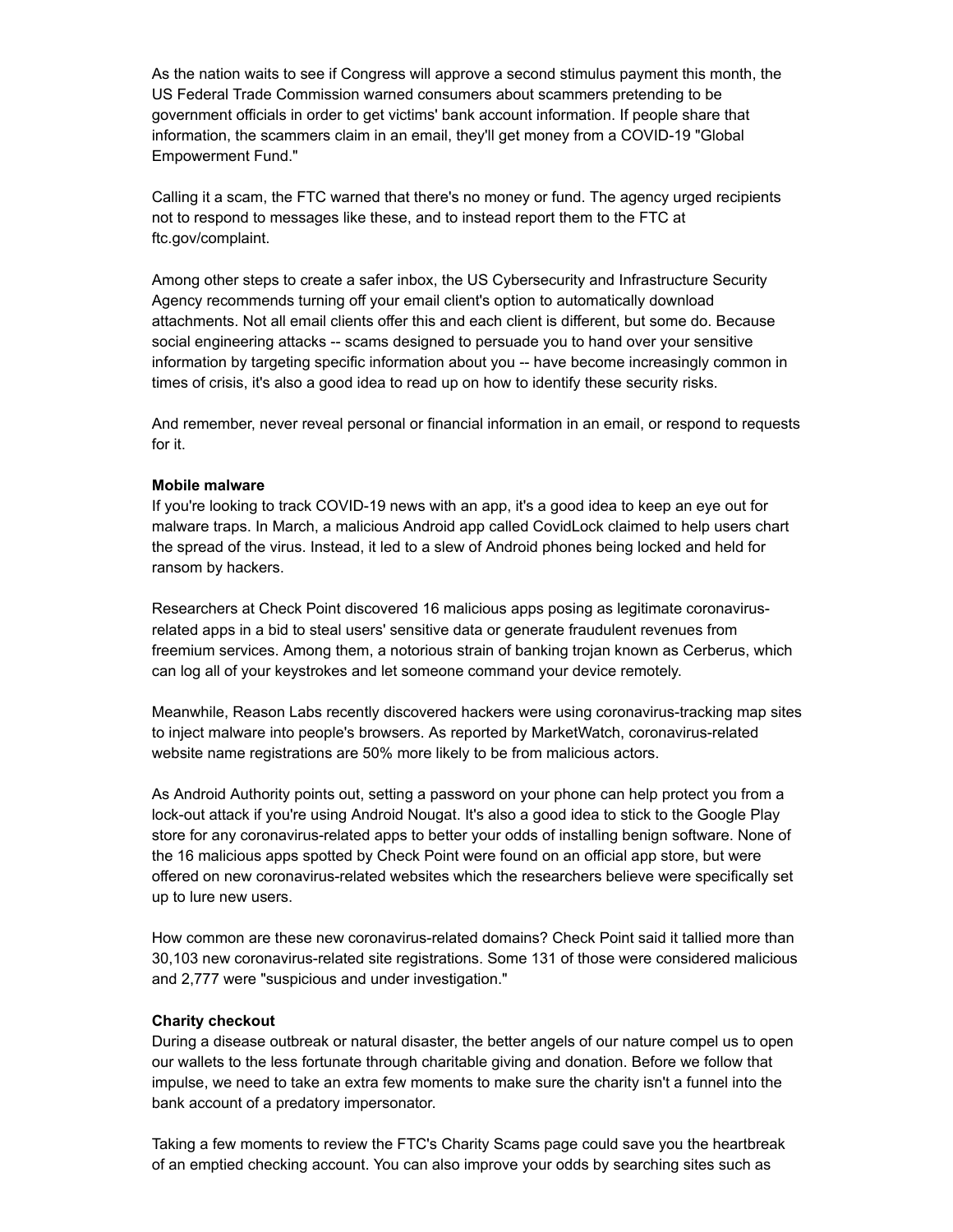guidestar.org and give.org for the name of your charity before donating.

#### **Legit sources**

Random Facebook groups offering supposed home cures for COVID-19, long Twitter threads from self-appointed health experts and cleverly designed websites -- there are dozens of ways misinformation can lure unsuspecting victims into a position of vulnerability. While it can be hard to sort the solid information from the scam-baiting, here are a couple of ways:

- By clicking the "about" section of a Facebook group, you can see whether that group has changed its name multiple times to reflect new national crises -- a sure sign that the group is trawling for an audience rather than promoting reliable news.
- Keep an eye on official sources on Twitter, including the accounts of trusted news sites and their news reporters, and avoiding political operatives where possible.
- If a site claims to be an official government publication, check the URL to see if it ends in .gov.

This article was originally posted by cnet.com. Read the full article **[here](https://www.cnet.com/how-to/coronavirus-scams-how-to-protect-yourself-from-identity-theft-during-covid-19/)**.

# **Critical SAP Bug Allows Full Enterprise System Takeover**

A critical vulnerability, carrying a severity score of 10 out of 10 on the CvSS bug-severity scale, has been disclosed for SAP customers.

SAP's widely deployed collection of enterprise resource planning (ERP) software is used to manage their financials, logistics, customer-facing organizations, human resources and other business areas. As such, the systems contain plenty of sensitive information.



According to an alert from the Department of Homeland

Security, successful exploitation of the bug opens the door for attackers to read and modify financial records; change banking details; read personal identifiable information (PII); administer purchasing processes; sabotage or disrupt operations; achieve operating system command execution; and delete or modify traces, logs and other files.

The bug (CVE-2020-6287) has been named RECON by the Onapsis Research Labs researchers that found it, and it affects more than 40,000 SAP customers, they noted. SAP delivered a patch for the issue on Tuesday as part of its July 2020 Security Note.

"It stands for Remotely Exploitable Code On NetWeaver," Mariano Nunez, CEO of Onapsis, told Threatpost. "This vulnerability resides inside SAP NetWeaver Java versions 7.30 to 7.50 (the latest version as of [our analysis publication]. All Support Packages tested to date were vulnerable. SAP NetWeaver is the base layer for several SAP products and solutions."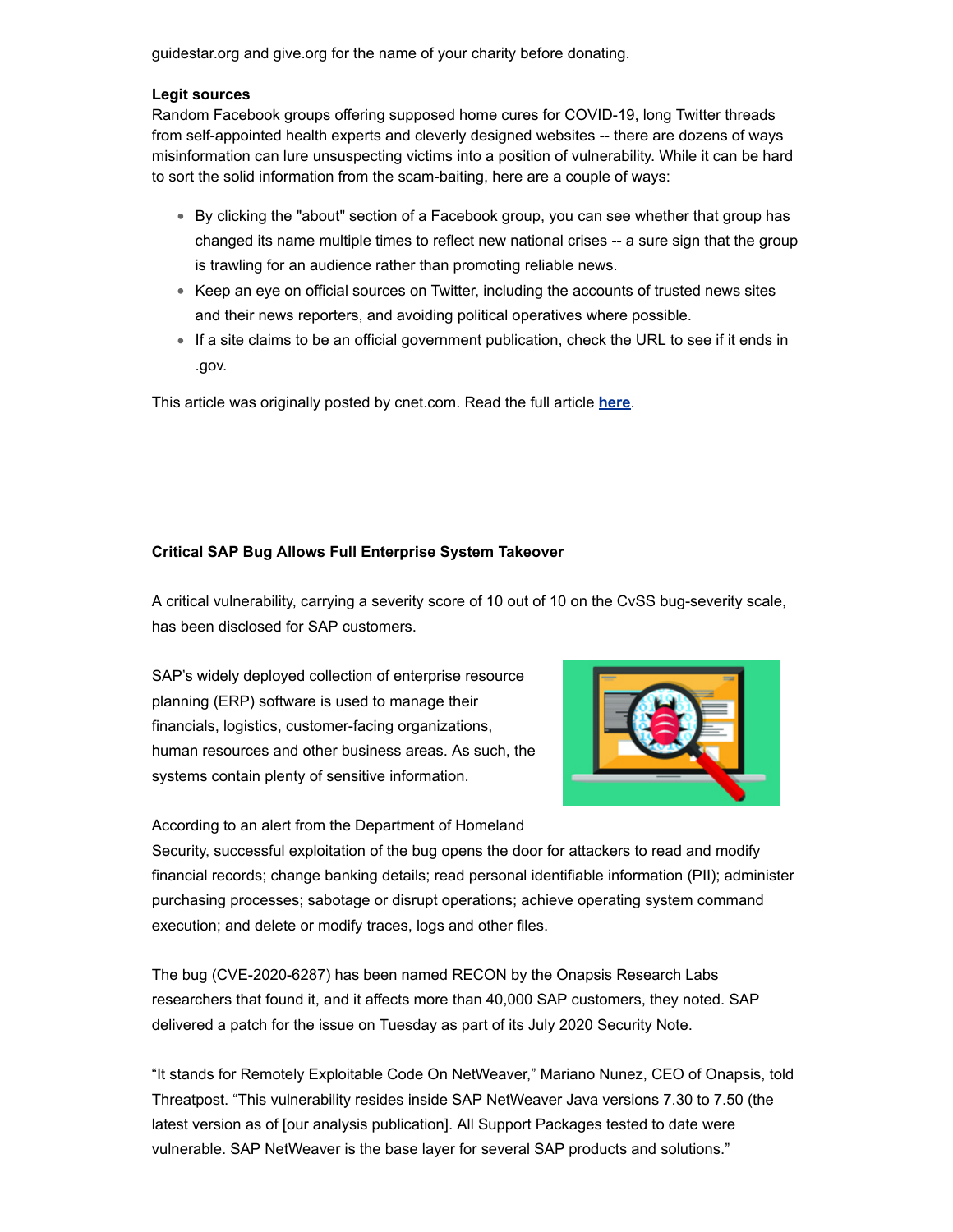An attacker leveraging this vulnerability will have unrestricted access to critical business information and processes in a variety of different scenarios, according to the firm.

#### **NetWeaver Java Woes**

The bug affects a default component present in every SAP application running the SAP NetWeaver Java technology stack, according to Onapsis. This technical component is used in many SAP business solutions, such as SAP S/4HANA, SAP SCM, SAP CRM, SAP CRM, SAP Enterprise Portal, SAP Solution Manager (SolMan) and many others, the researchers said.

According to DHS, the vulnerability is introduced due to the lack of authentication in a web component of the SAP NetWeaver AS for Java, allowing for several high-privileged activities on the SAP system. A remote, unauthenticated attacker can exploit this vulnerability through an HTTP interface, which is typically exposed to end users and, in many cases, exposed to the internet.

"If successfully exploited, a remote, unauthenticated attacker can obtain unrestricted access to SAP systems through the creation of high-privileged users and the execution of arbitrary operating system commands with the privileges of the SAP service user account (<sid>adm), which has unrestricted access to the SAP database and is able to perform application maintenance activities, such as shutting down federated SAP applications," according to the alert.

#### **Impact**

Put another way, an unauthenticated attacker could create a new SAP user with maximum privileges, bypassing all access and authorization controls (such as segregation of duties, identity management, and governance, risk and compliance solutions) and gaining full control of SAP systems, Nunez said.

"With SAP NetWeaver Java being a fundamental base layer for several SAP products, the specific impact would vary depending on the affected system," according to Onapsis, in a technical analysis released on Tuesday. "In particular, there are different SAP solutions running on top of NetWeaver Java which share a common particularity: they are hyper-connected through APIs and interfaces. In other words, these applications are attached to other systems, both internal and external, usually leveraging high-privileged trust relationships."

And while this is bad enough, the RECON vulnerability's risk increases when the affected solutions are exposed to the internet, to connect companies with business partners, employees and customers. These systems – Onapsis estimates there are at least 2,500 of them – have an increased likelihood of remote attacks, researchers said. Out of those vulnerable installations, 33 percent are in North America, 29 percent are in Europe and 27 percent are in Asia-Pacific.

"Because of the type of unrestricted access an attacker would obtain by exploiting unpatched systems, this vulnerability also may constitute a deficiency in an enterprise's IT controls for regulatory mandates—potentially impacting financial (Sarbanes-Oxley) and privacy (GDPR) compliance," according to the writeup.